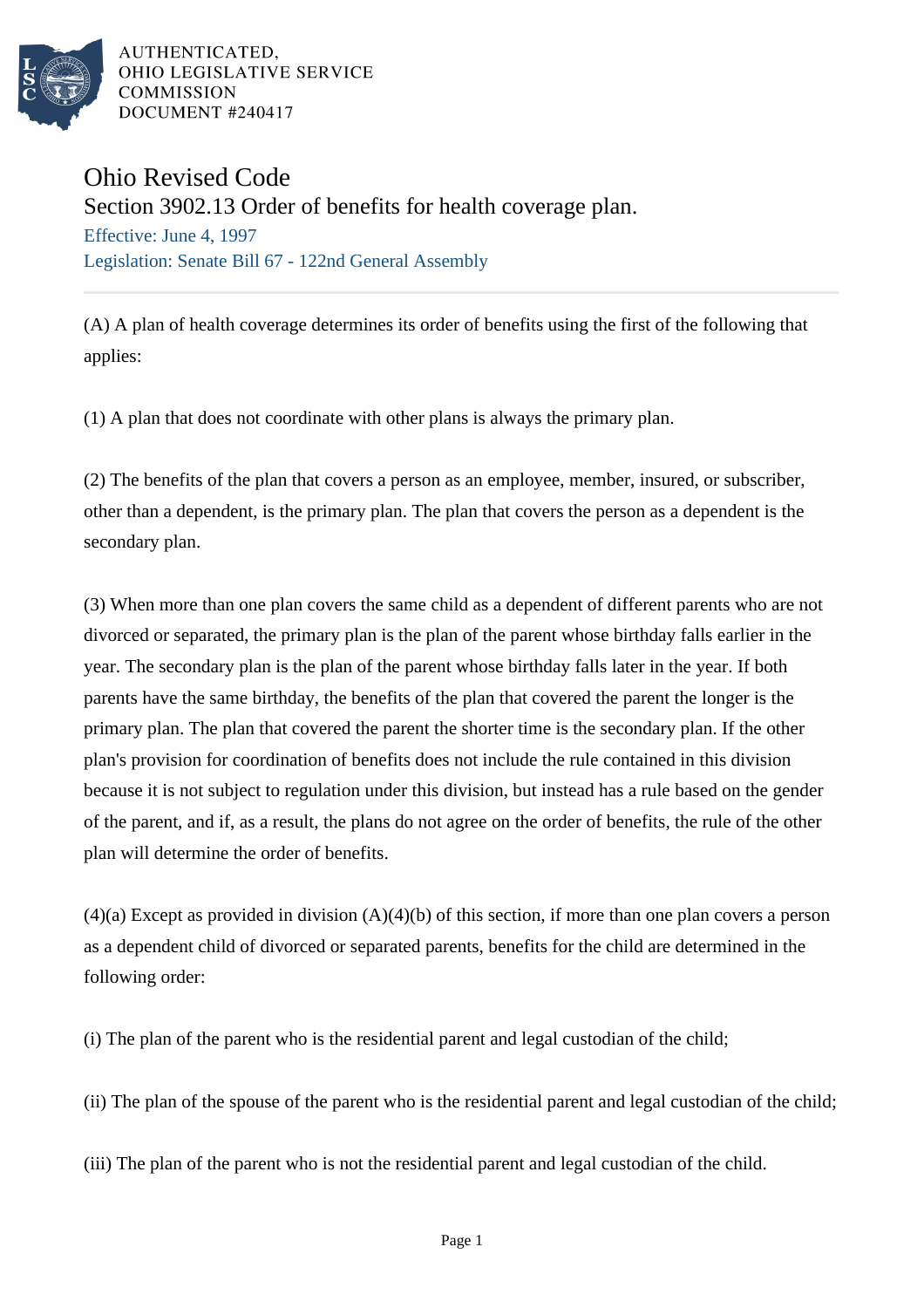

AUTHENTICATED, OHIO LEGISLATIVE SERVICE **COMMISSION** DOCUMENT #240417

(b) If the specific terms of a court decree state that one parent is responsible for the health care expenses of the child, the plan of that parent is the primary plan. A parent responsible for the health care pursuant to a court decree must notify the insurer or health insuring corporation of the terms of the decree.

(5) The primary plan is the plan that covers a person as an employee who is neither laid off or retired, or that employee's dependent. The secondary plan is the plan that covers that person as a laid-off or retired employee, or that employee's dependent.

(6) If none of the rules in divisions  $(A)(1)$ ,  $(2)$ ,  $(3)$ ,  $(4)$ , and  $(5)$  of this section determines the order of benefits, the primary plan is the plan that covered an employee, member, insured, or subscriber longer. The secondary plan is the plan that covered that person the shorter time.

(B) When a plan of health coverage is determined to be a secondary plan it acts to provide benefits in excess of those provided by the primary plan.

(C) The secondary plan shall not be required to make payment in an amount which exceeds the amount it would have paid if it were the primary plan, but in no event, when combined with the amount paid by the primary plan, shall payments by the secondary plan exceed one hundred per cent of expenses allowable under the provisions of the applicable policies and contracts.

(D) A third-party payer may require a beneficiary to file a claim with the primary plan before it determines the amount of its payment obligation, if any, with regard to that claim.

(E) Nothing in this section shall be construed to require a plan to make a payment until it determines whether it is the primary plan or the secondary plan and what benefits are payable under the primary plan.

(F) A plan may obtain any facts and information necessary to apply the provisions of this section, or supply this information to any other third-party payer or provider, or any agent of such third-party payer or provider, without the consent of the beneficiary. Each person claiming benefits under the plan shall provide any information necessary to apply the provisions of this section.